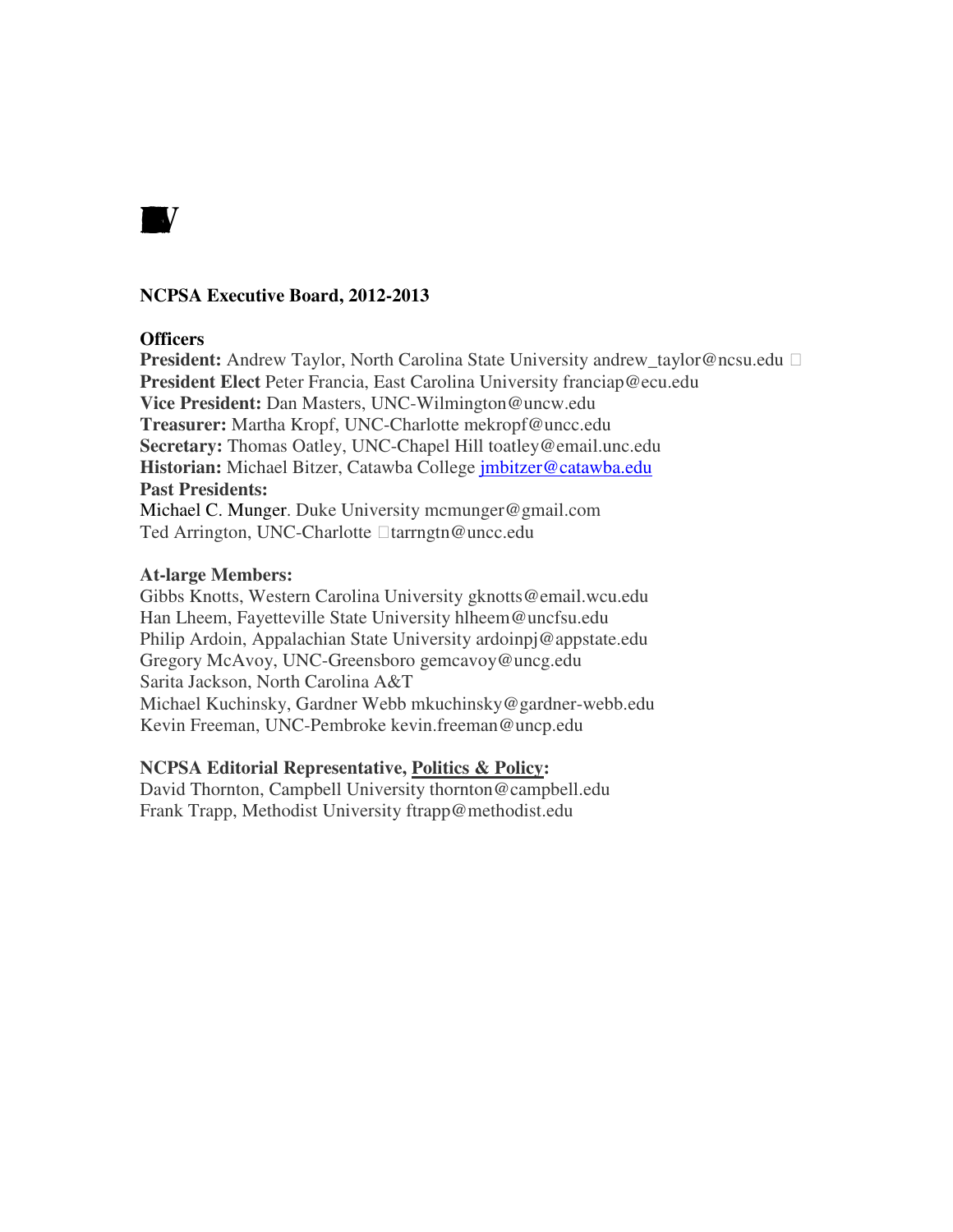## **NCPSA 42nd ANNUAL CONFERENCE FRIDAY 22 FEBRARY 2013 North Carolina State University**

### **CALL FOR PAPERS**

The North Carolina Political Science Association (ncpsa.net) will hold its 42nd annual meeting on February 22, 2013 at the Holiday Inn and Suites in Raleigh, North Carolina (http://www.holidayinn.com/hotels/us/en/raleigh/rducb/hoteldetail). We invite paper, panel, and roundtable (particularly on North Carolina politics) submissions from academics, students, journalists, and practitioners.

Submit proposals for papers, panels, or to serve as a chair and/or discussant by January 1, 2013 by e-mail to the NCPSA president, Andrew J. Taylor. Proposals should include a short biographical statement about the author(s). The e-mail address is: ataylor@ncsu.edu. Please include the words NCPSA Conference 2013 in the subject line.

Conference registration is \$50 for members and \$90 for non-members. Membership dues are \$30 for faculty and \$10 for students. There is a \$10 additional fee for registering on site. Please send registration details and fees by check payable to the North Carolina Political Science Association to the NCPSA President, Dr. Andrew J. Taylor, Department of Political Science, North Carolina State University, Box 8102, Raleigh, NC 27695- 8102.

# **REPORT ON 41ST ANNUAL CONFERENCE**

The 41st annual conference of the North Carolina Political Science Association, hosted by Duke University in Durham, North Carolina, was a great success. We had close to 50 participants from 12 colleges and universities from across the state presenting and discussing research on nine panels and one roundtable. Congressman David Price (4<sup>th</sup>) District NC) delivered a fascinating keynote address titled "Congress in an Era of Party Polarization" (http://ncpsa.net/keynote2012.pdf ). The conference included 9 panels and a round table on a multitude of topics in all major subfields of political science. The conference concluded with a roundtable discussion on lobbying and lobbyists moderated by Michael Munger of Duke University that featured Leslie Walden of the NC Professional Lobbyists Association, Laura Leslie of WRAL, and Paul Stam (NC House 37<sup>th</sup> district), Floyd McKissick (NC Senate, 20<sup>th</sup> District), and Mac McKorckle of Duke University's Sanford School of Public Policy. The Association recognized Barbara Smith of UNC at Greensboro as the winner of the 2012 Troutman-Rainey Award from *Politics and Policy* for her paper: "Political Parties in Iowa: An American Political Party System."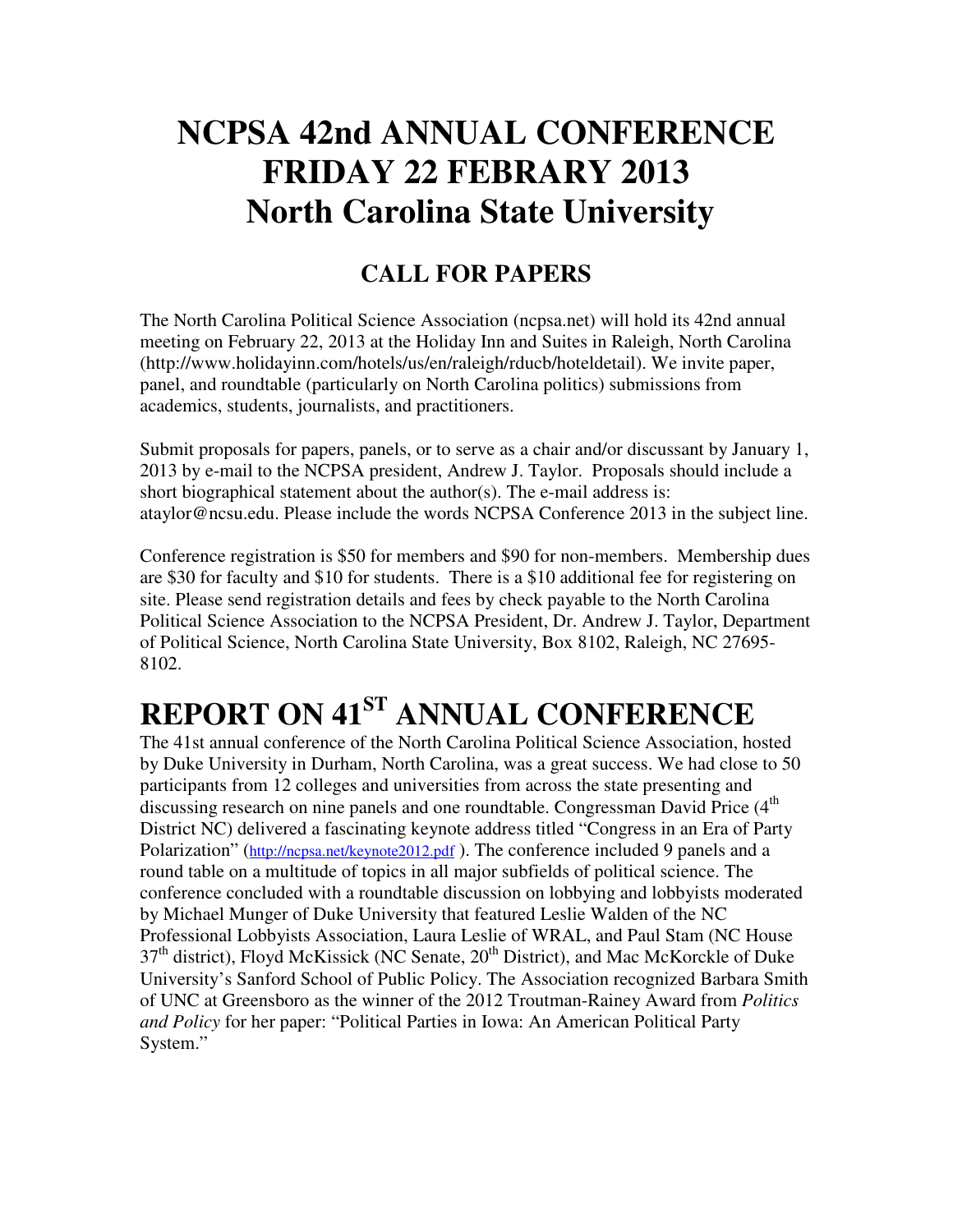### **NEWS FROM DEPARTMENTS**

#### **Duke University**

John Aldrich was named President of the APSA. He also received a Guggenheim Award for the coming two years. Paula McClain was named Dean of the Graduate School at Duke, and will be sharing time between two jobs. Pablo Beramendi published *The Political Geography of Inequality: Regions and Redistribution* with Cambridge University Press. David Paletz won the APSA Section Award, "David Swanson Award for Service to Political Communication." Ruth Grant published her book, *Strings Attached*, with Princeton University Press.

#### **Methodist University**

Dr. Chris Cronin's latest book, *Mormons in American Politics: From Persecution to Power*, co-authored with Luke Perry and published by Praeger, will be available this November. Dr Cronin is an Assistant Professor of Political Science and former NCPSA Executive Board Member. Cronin and Perry provide a comprehensive look at how Mormons have transformed from persecuted fringe group to a well-established world religion with viable candidates for all levels of American government.

#### **North Carolina State University**

The Department of Political Science enjoyed a successful year in 2011-2. Although we were unable to hire any new tenure-track faculty, we welcomed a new Director to the School of Public and International Affairs of which Political Science is a part, Dr. Richard Mahoney, previously head of the Baker Center for Peace and Conflict Studies at Juniata College. Mahoney started July 1, 2012. The Department received about \$250,000 in grants and faculty presented several dozen conference papers and published a number of chapters and peer-reviewed journal articles. Andrew J. Taylor's book, *The Floor in Congressional Life*, was published by the University of Michigan Press. Our two big lecture series attracted prominent speakers and large crowds. Jonathan Rauch of the Brookings Institution, *National Journal*, and *Atlantic Monthly* gave the American Values Lecture. Meghan O'Sullivan, of the Kennedy School of Government and former deputy national security adviser for Iraq and Afghanistan, presented the John W. Pope lecture. We also have a new chair for 2012-13. Professor Traciel Reid has agreed to serve, replacing Professor Bob Moog who had led the Department for the previous two years.

#### **University of North Carolina at Chapel Hill**

The department welcomed one new faculty member this year, Christopher Clark. Professor Clark, who specializes in electoral representation for racial and ethnic minorities in the United States, joins us from the University of Iowa. The faculty had a tremendously successful year. Some of the more notable achievements of the past year include a three-year, \$750,000 National Science Foundation grant awarded to Justin Gross and three collaborators. Georg Vanberg was awarded the 2012 Richard F. Fenno, Jr., Prize for the best book on legislative politics published in 2011 for *Parliaments and Coalitions* (Oxford University Press; co-authored with Lanny Martin. Jim Stimson was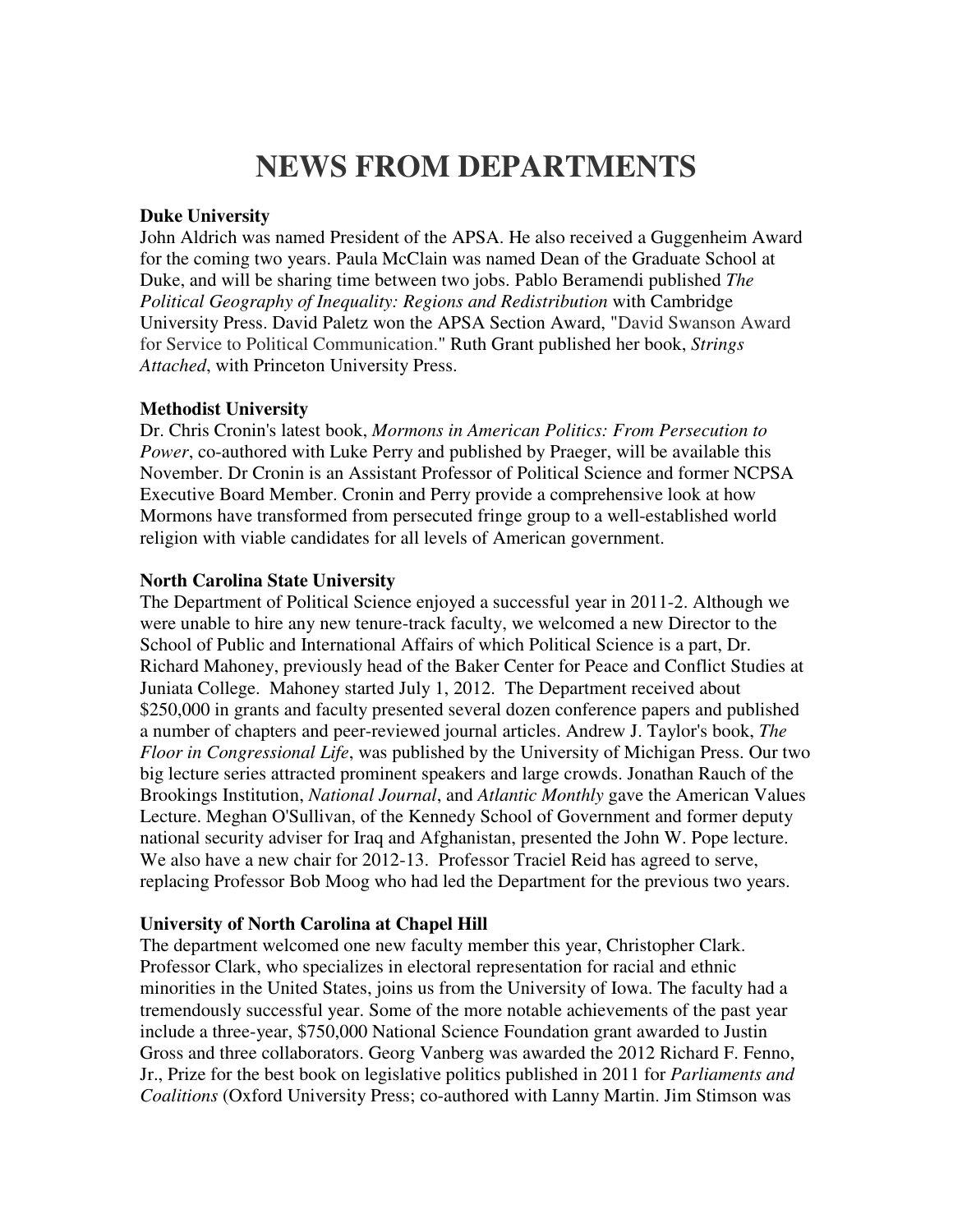awarded the American Political Science Association's Philip E. Converse Award, which recognizes an outstanding book published at least five years ago, for *Issue Evolution: Race and the Transformation of American Politics* (Princeton University Press). The faculty published more than forty articles and ten books in the past academic year. Jeffrey Spinner-Halev published his new book, *Enduring Injustice*, with Cambridge University Press. Kevin McGuire published *New Directions in Judicial Politics* with Routledge.

#### **University of North Carolina at Charlotte**

In July of 2012, UNC Charlotte's Department of Political Science & Public Administration welcomed a new Chair: **Dr. Greg Weeks** took over for **Dr. Bob Kravchuk**.

UNC Charlotte also welcomed new faculty member **Dr. Jacqueline Chattopadhyay**. She received her Ph.D. in Government & Social Policy from Harvard University in 2012. She studies Public Policy, with a focus on social policy.

**Dr. David Swindell** stepped down as Director of the Public Policy Ph.D. program in June. **Dr. Beth Rubin** (Sociology) will be directing that program.

We also celebrated the career of **Dr. Gary Rassel** who retired at the end of the 2011- 2012 academic year. The North Carolina Local Government Budget Association (NCLGBA) presented him with the 2011 A. John Vogt Award for Outstanding Commitment to the Advancement of Local Government Budgeting and Evaluation at its winter meetings in December. The award honors his long and successful career as an educator of so many outstanding budgeting administrators. This is a fantastic tribute to one of our most supportive colleagues who helped launch our Public Policy Ph.D. program.

Faculty Publications:

**Martha Kropf** and Dr. David Kimball published a book in December 2011, entitled *Helping America Vote: The Limits of Election Reform"*  http://www.routledge.com/books/details/9780415804080/

**Dr. Eric Heberlig** and Dr. Bruce Larson published *Congressional Parties, Institutional Ambition and the Financing of Majority Control* (University of Michigan Press). In addition, UNC faculty published or have forthcoming a number of articles in journals such as American Journal of Political Science, Journal of Politics, Journal of Public Administration Research & Theory, Public Administration Review, and Journal of Peace Research.

**Dr. David Swindell** testified to the North Carolina House Committee on Homeowners Associations on December  $5<sup>th</sup>$  and is working with legislative staff on possible new legislation governing HOAs in the state.

In August **Joanne Carman** was elected to the board of the Association for Research on Nonprofit Organizations and Voluntary Action (ARNOVA). ARNOVA is the U.S. based, national and international association that connects scholars, teachers, and practice leaders interested in research on nonprofit organizations, voluntary action, philanthropy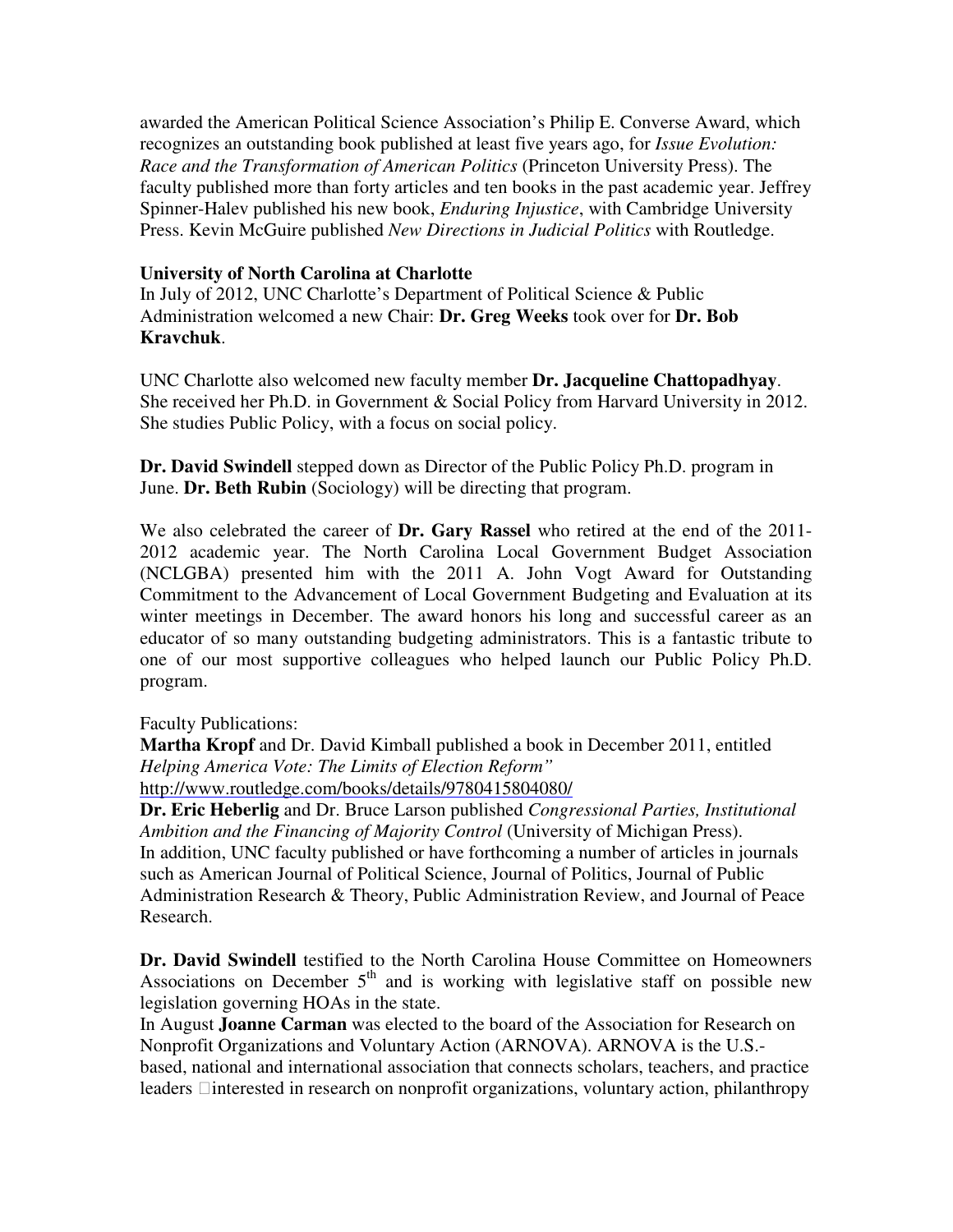and civil society.

Finally, UNC Charlotte will be hiring two Public Administration professors this year, as well as an American Politics professor who specializes in Gender and Politics. While the PA searches are wrapping up, the American search continues: the job ad is below:

#### **University of North Carolina at Charlotte Department of Political Science and Public Administration Gender and Politics**

The Department of Political Science and Public Administration invites applications for a tenure-track Assistant Professor position in American Politics with an emphasis on gender and politics. The nine-month tenure track position begins in August 2013. Successful candidates should possess the Ph.D. degree upon appointment. Preference will be given to candidates with strong quantitative skills, prior teaching experience, as well as a commitment to promoting diversity as a value of the department and the college.

The candidate will teach introductory American Politics (a part of UNC Charlotte's general education program), Women and Politics, and other undergraduateand graduate-level courses in the candidate's area of interest. The candidate will also contribute to UNC Charlotte's interdisciplinary Women's and Gender Studies program (http://womensandgenderstudies.uncc.edu/). In addition to the baccalaureate program, the Department of Political Science and Public Administration houses a NASPAA-accredited MPA Program, and is a core constituent in the Ph.D. Program in Public Policy. UNC Charlotte is a doctoral, research intensive university, located in one of the nation's fastest growing metropolitan areas on an expanding modern campus. One of sixteen campuses in one of the oldest public university systems in the United States, UNC Charlotte offers over 26,000 culturally diverse students a wide range of undergraduate and graduate degree programs. The College of Liberal Arts and Sciences houses 20 departments in the humanities, social and behavioral sciences, physical sciences, and military sciences, as well as eight research centers and institutes and 13 interdisciplinary programs. We boast a diverse student body and value faculty members who can relate to our students.

Review of applications will begin November 14, 2012, and will continue until the position is filled. Candidates should submit application materials electronically to https://jobs.uncc.edu. Please attach the following documents with your electronic application: (1) letter of application outlining your research agenda, (2) curriculum vitae, (3) a writing sample, (4) evidence of teaching effectiveness (if available), (5) three letters of recommendation, and (6) copy of graduate transcripts. Alternatively, letters of recommendation may be sent directly by mail or email to Dr. Martha Kropf, Chair, Gender and Politics Search Committee, Department of Political Science and Public Administration, UNC Charlotte, 9201 University City Blvd., Charlotte, NC, 28223; mekropf@uncc.edu.

UNC Charlotte is an AA/EOE and an ADVANCE Institution that strives to create an academic climate in which the dignity of all individuals is respected and maintained. We celebrate diversity that includes, but is not limited to ability/disability, age, culture, ethnicity, gender, language, race, religion, sexual orientation, and socio-economic status. Applicants are subject to criminal background checks.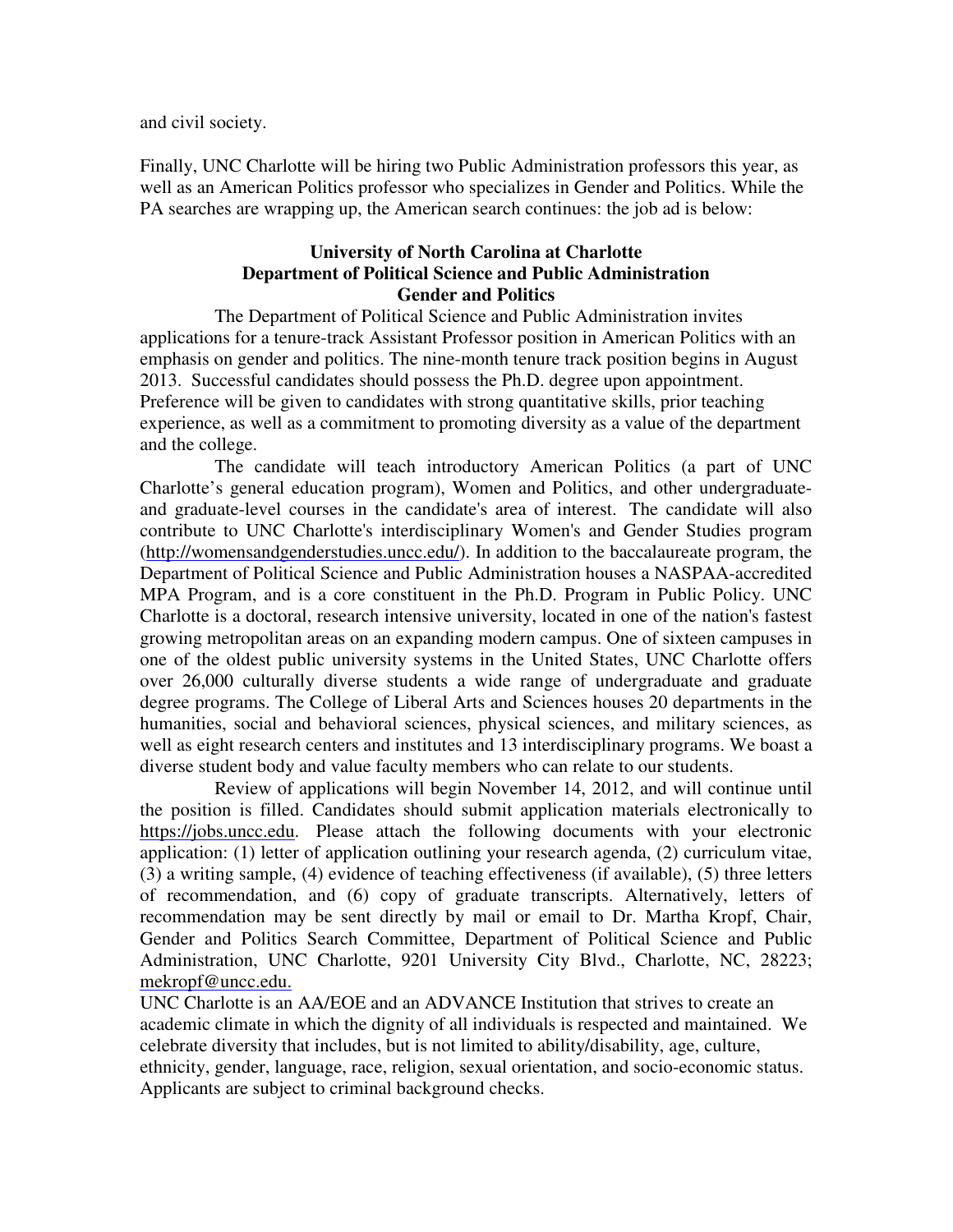#### **University of North Carolina at Greensboro**

Over the summer, the Department of Political Science moved from the Graham Building to its much more spacious and newly renovated accommodations in the Curry Building (formerly occupied by the School of Education). We are pleased with the new location and glad to have the logistical challenges of moving a department behind us.

The Center for Legislative Studies and the department continue their sponsorship of a very successful public lecture series. The theme for this fall is "**Election 2012: Change or Continuity**." The fall series began with David Holian (UNCG) providing an assessment of President Obama's prospects for re-election. This was followed by a round table on North Carolina politics that included J. Michael Bitzer (Catawba College), Dr. Thomas Eamon (East Carolina University), and Dr. Ferrell Guillory (University of North Carolina at Chapel Hill). A lecture on the lessons and consequences of the 2012 election by Scott Keeter, Director of Survey Research at the Pew Research Center for the People & the Press, will conclude the series.

#### **Faculty News**

Susan Johnson was granted tenure and promoted to the rank of associate professor.

Fabrice Lehoucq's book, *Civil War, Democratization, and Underdevelopment in Central America* has been published by Cambridge University Press. His book analyzes the origins and aftermath of civil war, a central topic of study in comparative politics, political economy, and international relations. It uses developments in Central America, along with many other comparisons, to assess the usefulness of cross-national, statistical research on civil war and regime change. He will spend the spring semester of 2013 as a Residential Fellow at from the Helen Kellogg Institute for International Studies, University of Notre Dame.

Carisa Showden is co-chairing the Southeastern Women's Studies Association meeting that will be held at UNCG April 18-20.

Charles Prysby is writing a book chapter to explain the presidential vote in this year's election, for *Winning the Presidency, 2012* (to be published by Paradigm Publishers). He also will discuss this topic at a conference at Northeastern University later this semester.

#### **University of North Carolina Wilmington**

The Department of Public and International Affairs welcomes Professor Jeffrey Brudney as our Betty and Dan Cameron Distinguished Professor of Innovation in the Nonprofit sector. In addition to his outsized role in the community, Jeff also serves as the editor for *Nonprofit and Volunteerism Quarterly,* the foremost journal in this research area.

Professors Laurie Paarlberg and Stephen Meinhold are in year one of a two-year National Science Foundation Grant, Institutional Competing Logics: Local Context vs. National